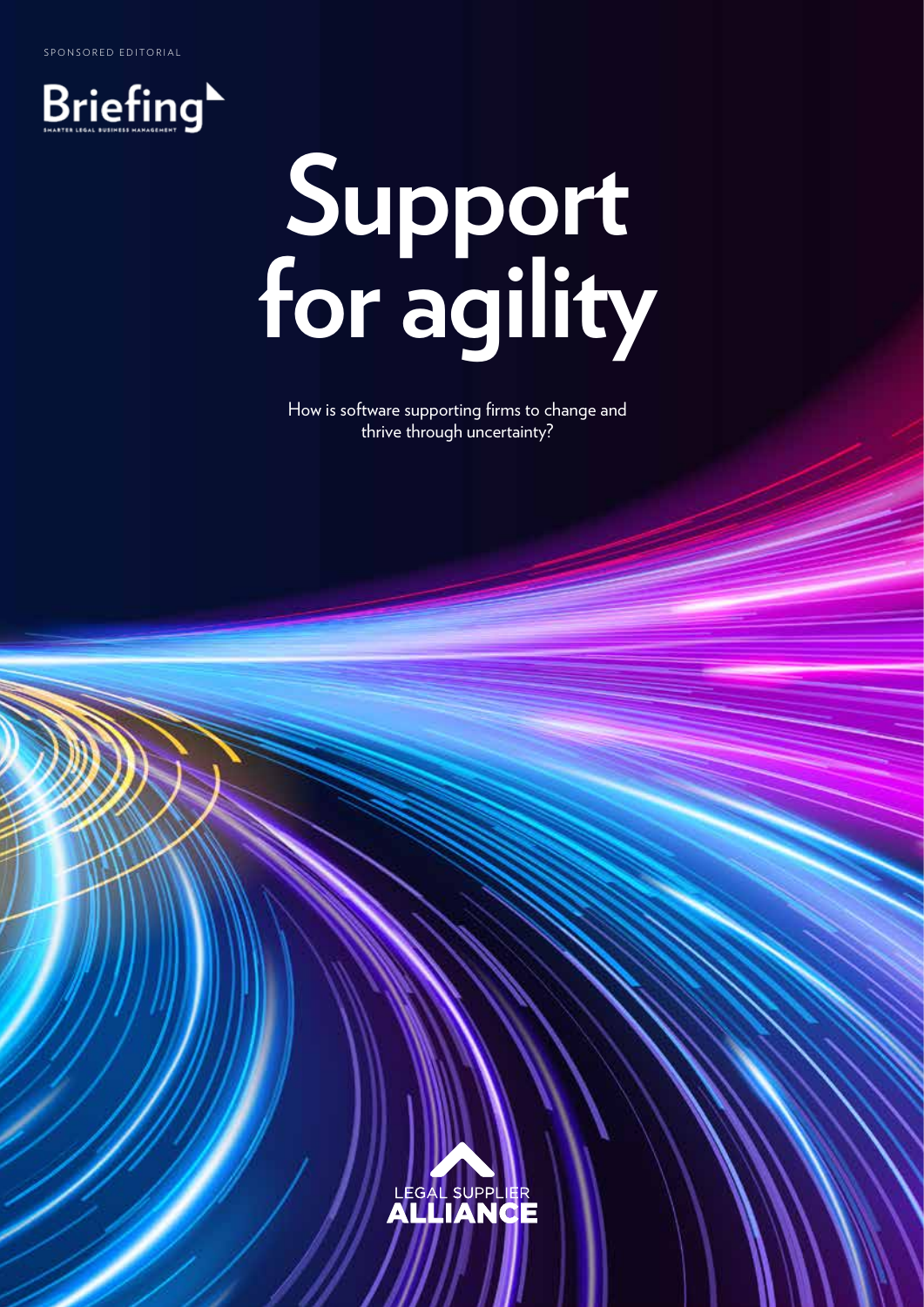# Allied interests



ike so many businesses, law firms are facing an intensely challenging time for the remainder of 2020, and likely beyond. The reality is it remains to be seen how well technology projects and investment from years previous can help them to drive the all-important engines of efficiency, productivity,

engagement and service quality in this period of prolonged quarantine and isolation.

Meanwhile, communication and collaboration are clear themes for us in these troubling times – and firms need to have a network of specialist partners and suppliers supporting them who are also in regular contact to support and understand one another. Lessons should be shared. Mindsets, as well as systems, need some integration. That is what the Legal Supplier Alliance – whose members here outline the parts each of them have to play in making a success of the current remote working world – has as its overriding aim.

**Firms need to have a network of specialist partners and suppliers supporting them**

[31](#page-2-0) *CTS* Empowering your agile workforce with cloud

[32](#page-3-0) *DMC Canotec* Are you agile enough?

[33](#page-4-0) *ComXo* More efficient operations at home

[34](#page-5-0) *DocsCorp* Stay productive and secure during the Covid-19 crisis

[35](#page-6-0) *iTrain Legal* Socially distanced learning for your implementation

[36](#page-7-0) *Hubshare* Improving client service productivity from home

[37](#page-8-0) *Paper River* Better ways of agile working in the new normal [38](#page-9-0) *Ten10* Remote service provision, in testing times

[40](#page-11-0) *Wilson Allen* Time to transition to digital billing – top five reasons

[39](#page-10-0) *Thomson Reuters* Cloud-based legal tech has its day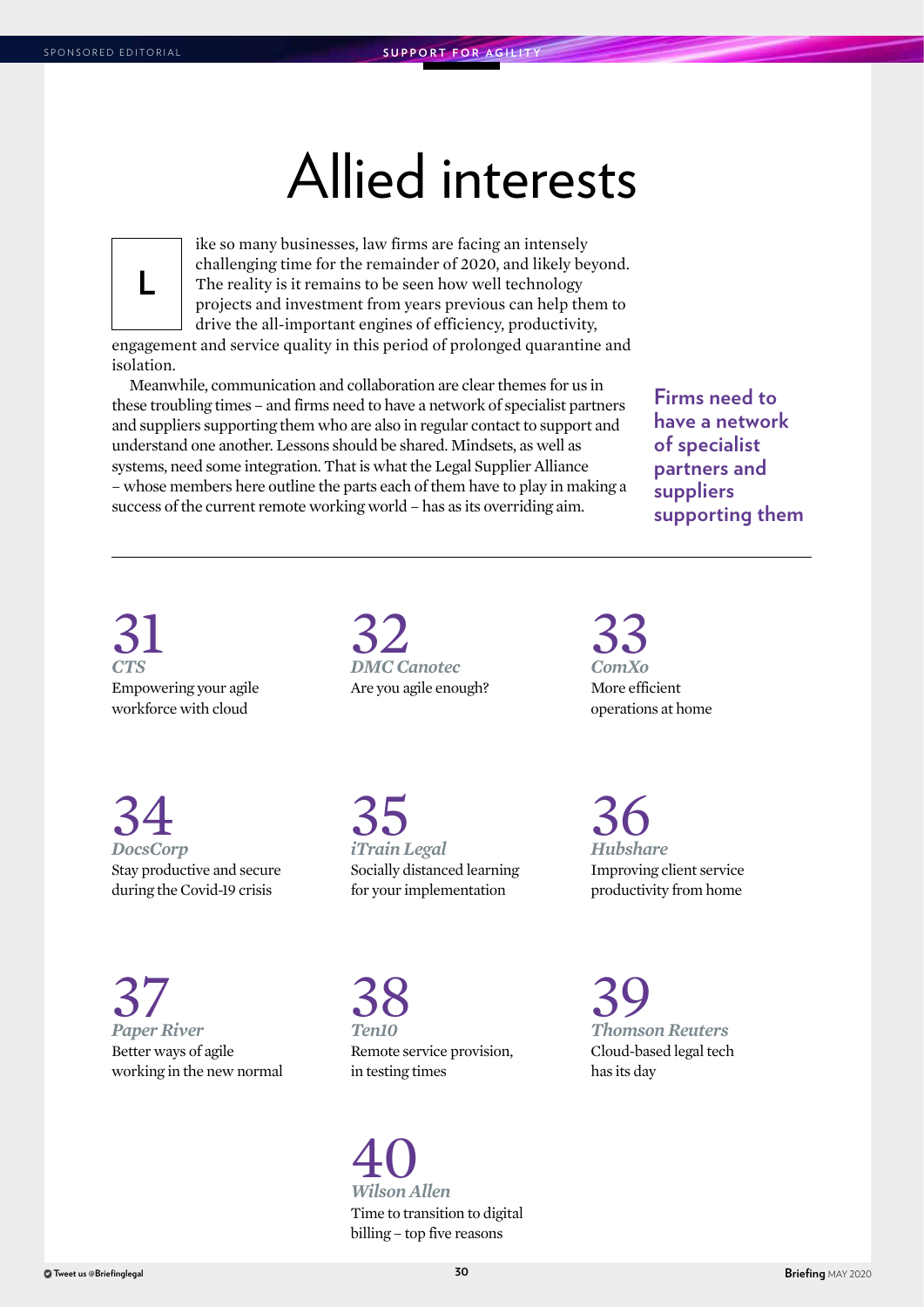### <span id="page-2-0"></span>CTS: Empowering your agile workforce with cloud



lthough we have worked in partnership with law firms for over 12 years, we had not truly experienced how business-

critical our services were to the sector until now: secure and immediate access to data and applications from any device, anywhere, at any time, has been a game changer for our clients.

Law firms are currently reviewing their business models, cost bases and working structures. Post-Covid-19, how will firms automate collaboration, processes and communications while continuing to engage staff and deliver an excellent client service?

Cloud-enabled firms have the advantage of remote access to desktops and business-critical software, from practice management to dictation, putting them ahead of less agile competitors; and increasing the likelihood they will come through this period hitting the ground running.

Having the right infrastructure is key to enabling remote working. This is where CTS has seen our cloud-enabled clients make the transition to a remote working model effortlessly. "Our partnership with CTS has meant that our technology perfectly aligned with our business-continuity plan, resulting in a seamless transition to remote working for nearly 200 staff members," said CTS client Napthens Solicitors.

As a cloud and managed IT provider, our primary role is to empower firms with the right technology and a secure, high-performance platform that drives excellent client service. The flexibility of a subscription-based cloud model has also enabled firms to be hugely responsive to changing circumstances, which has never been more important.

Seddons Solicitors' migration to the cloud, in 2019, improved staff performance, cost savings and flexibility. And leveraging CTS's Managed Cloud service allowed them to spend more time analysing how people work and finding appropriate solutions to drive efficiency and improve their processes, which has been a huge advantage to their businesscontinuity plan over the last few weeks.

Working from home has several proven benefits, including reduced overheads, higher productivity and boosted morale – under normal circumstances. However, communication between teams and departments throughout the firm can be a challenge.

Cloud collaboration tools, such as Microsoft's Office 365 and Teams, can eliminate the barriers created by physical distance, enabling users to communicate effectively and work on shared documents in real time, increasing efficiency and streamlining workflows.

The sector can already take away some very real insights from this crisis; some elements of firms' technology will have transitioned well to remote working, whereas others have caused significant issues.

As we transition to a 'business as usual' state in the new world post-Covid-19, we expect IT departments to move their focus away from day-to-day management of IT infrastructure to end-to-end digitisation of processes and operations, taking on a strategic role that adds value for the firm, and outsourcing more of the operational running to a sector-specific cloud provider. Cloudenabled law firms will be able to implement new technology faster, enable innovation, and attract and retain talent by providing a superior platform that enables staff to work more flexibly, productively and efficiently.

Whatever the next few months bring, the crisis will undoubtedly further drive the adoption of cloud-based services to enable remote and intelligent working. **Nigel Wright CEO CTS**

**@CTS\_Cloud\_IT**

**[For more information, visit:](http://www.cts.co.uk)  www.cts.co.uk**

**Cloud-enabled firms have the advantage of remote access to desktops and businesscritical software, from practice management to dictation, putting them ahead of less agile competitors**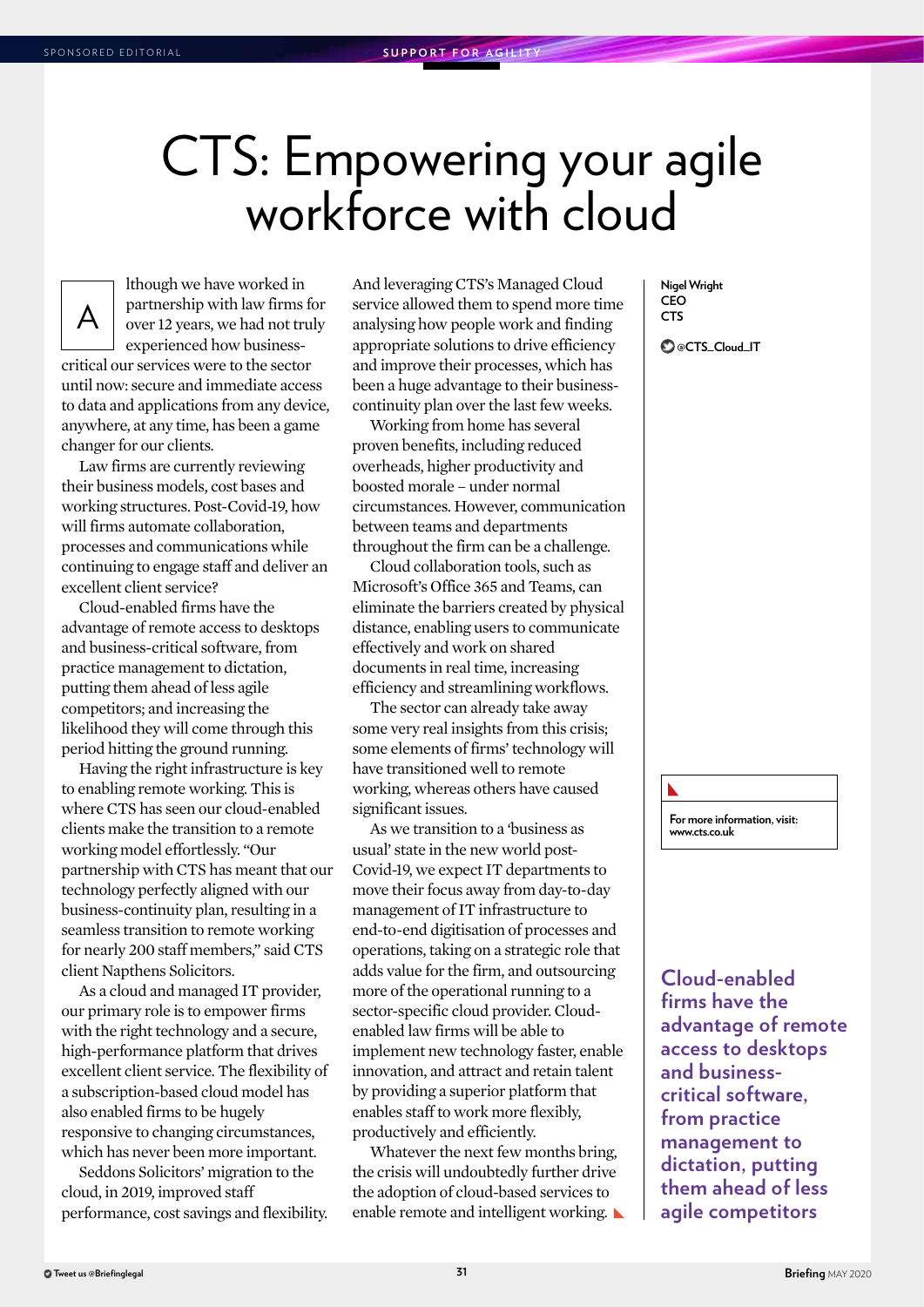# <span id="page-3-0"></span>DMC Canotec: Are you agile enough ?



s the full implications of Covid-19 start to be felt across the legal industry, and as we take our first tentative steps to

reopening offices, the need for greater resilience and agility in our business model and service delivery has become paramount. And it has brought two important questions to the fore: just how agile is your firm, and is it enough?

This last couple of months have been the biggest experiment in agile working the world has ever seen, challenging the status quo, potentially for ever, and making us look even closer at how we do business, how we enable and support our staff, and how we serve and support the clients. What have we learned, what has to change, how do we make our firm stronger as we exit?

Is this the Rubicon moment for agile working and the agile law firm? With the challenges of social distancing rules, travel restrictions, staff wellbeing and safety guidelines all adding to the mix, longlasting change is inevitable, but with it comes opportunity. To paraphrase Darwin, it is not the strongest that survive, nor the most intelligent, but the ones most responsive to change.

For the last five years DMC Canotec has been driving the agile agenda with our popular AgileFirm events sharing best practice and customer insights on embracing change. Over 200 firms attended this year. For now these events are virtual, such as the launch of our forthcoming AgileExpo series and regular AgileToolkit webinars, but the advice, insight and experience gained from partnering with over 100 of the UK's leading firms, allows us to share a proven path to enabling effective digital transformation and the agile law firm.

Our latest seven-step guide, The New Workplace, offers practical tips for a safe and secure return to the workplace,

supporting a hybrid workforce, where many will still, for now, be working from home as the new norm.

### **Agile in action**

We recently worked with two top firms on their agile/digital transformation strategies.

### **Weightmans – Digital Mailroom, MatterSphere workflow**

"The solution has enabled Weightmans to deliver documents directly into digital workflows to support our users, wherever they are – a secure, agile, collaborative and efficient service supporting the continuity of service to our clients, despite the challenges we all face right now. DMC Canotec, Paper River and Weightmans worked really well together and developed a real camaraderie. From 85% of our firm being in an office on any given day we had fewer than 15 people across eight offices within a week, with everyone supported and working effectively from home" – Stuart Whittle, partner and head of IS and operations

### **Withers Worldwide – Digital Mailroom, iManage workflow and Managed Print Service**

"Our Paperlite Document Solutions from DMC Canotec have been a game changer for agile working, especially right now during these most challenging of times, enabling us to deliver documents and information quickly and efficiently in an electronic format so our lawyers, secretaries and other support staff are able to work remotely from anywhere. This proved to be extremely helpful at the start of the crisis and helped Withers move to full remote working far quicker than would have been the case without the technology" – Peter Gibbons, global head of facilities  $\blacktriangle$ 

**David Newman Director DMC Canotec**

**@dmc\_canotec**

**[For more information, visit:](http://www.dmcplc.co.uk)  www.dmcplc.co.uk**

**What have we learned, what has to change, how do we make our firm stronger as we exit? Is this the Rubicon moment for agile working and the agile law firm?**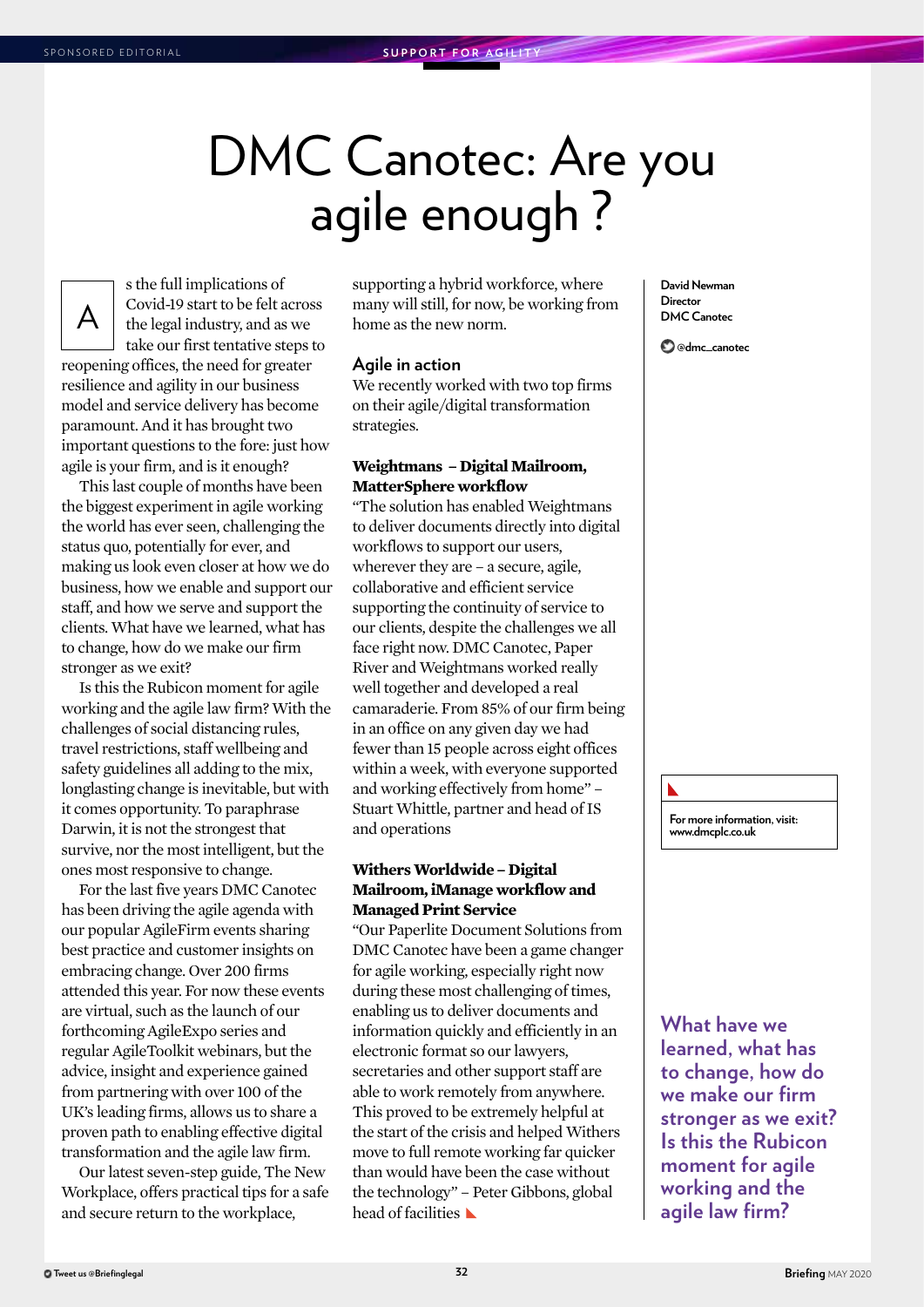# <span id="page-4-0"></span>ComXo: More efficient operations from home



omXo is a legal sector specialist providing agile, remote working and 'workplace of the future' managed

communication solutions for top-tier law firms.

The Covid-19 crisis and lockdown have seen customers successfully squeeze a three-year agile workplace roadmap into three weeks. While it has been a very busy time, it has also given insight to many ambitious firms as to what the future operational structure of their business will look like.

Here are four things our clients are considering, and how we are enabling them:

### **Maintaining exceptional client experience, no matter what**

In a crisis you need your trusted advisers on hand, and giving easy access to that help, 24/7, helps clients to be fast and responsive as a situation changes. ComXo's 21st Century-managed legal switchboard enables firms to offsite their entire workforce while guaranteeing an exceptional client experience when they call into a firm. Combining 30 years' experience and the very best technology, process and people, ComXo guarantees an unrivalled first impression that will mean you never lose a new business opportunity or frustrate an existing client.

### **Cutting unnecessary costs quickly**

 The last few weeks have put the spotlight on 'old workplace' things that are not necessary to run an efficient firm. Examples include in-house telephone switch, desk phones and direct dial-in numbers; an in-house switchboard function; in-house videoconferencing suites; inefficient use of expensive office space and meeting rooms; travel and expenses of course; and oversized onsite

IT and facilities teams. ComXo's clients outsource all or part of these functions, delivering a better internal client experience and massive savings on overheads. The challenger firms of the future will offer clients more value because their overheads are a fraction of those at a traditional firm.

### **Driving fee earner productivity**

There can be more time doing client work and less time lost to the frustration of getting things done. Every six minutes saved sends earnings straight to the bottom line. ComXo's Gateway is an integrated, managed, business services app, giving access to all business services on every remote worker's mobile phone. No matter where you are, or the time of day, if you need to be transferred, an FAQ answered, helpdesk support, or a service booked, you simply press a button and your ComXo Virtual Personal Assistant will get it done. ComXo clients turn non-productive time into client billing time, driving profits into partner pockets.

### **BCP is now BAU**

Sadly, the post Covid-19 world will never be the same. Firms do need to be ready to react to similar threats, potentially on a regular basis. Structuring global offices to be always ready to react means supporting remote working as business as usual. The key to being ready is centralised data sources, integrated services, a 24/7 global managed capability, and an 'always on' support function that enables a seamless switch from office to remote. The ComXo Global Communications disaster recovery solution provides the world's largest most complex law firms with this capability. It meant the recent move to a fully remote workforce was easy to invoke and one major hassle they did not have to manage.

**Andrew Try Managing director ComXo**

**@ComXoLtd**



**Structuring global offices to be always ready to react means supporting remote working as businessas-usual. The key to being ready is centralised data sources, integrated services, a 24/7 global managed capability, and an 'always on' support function**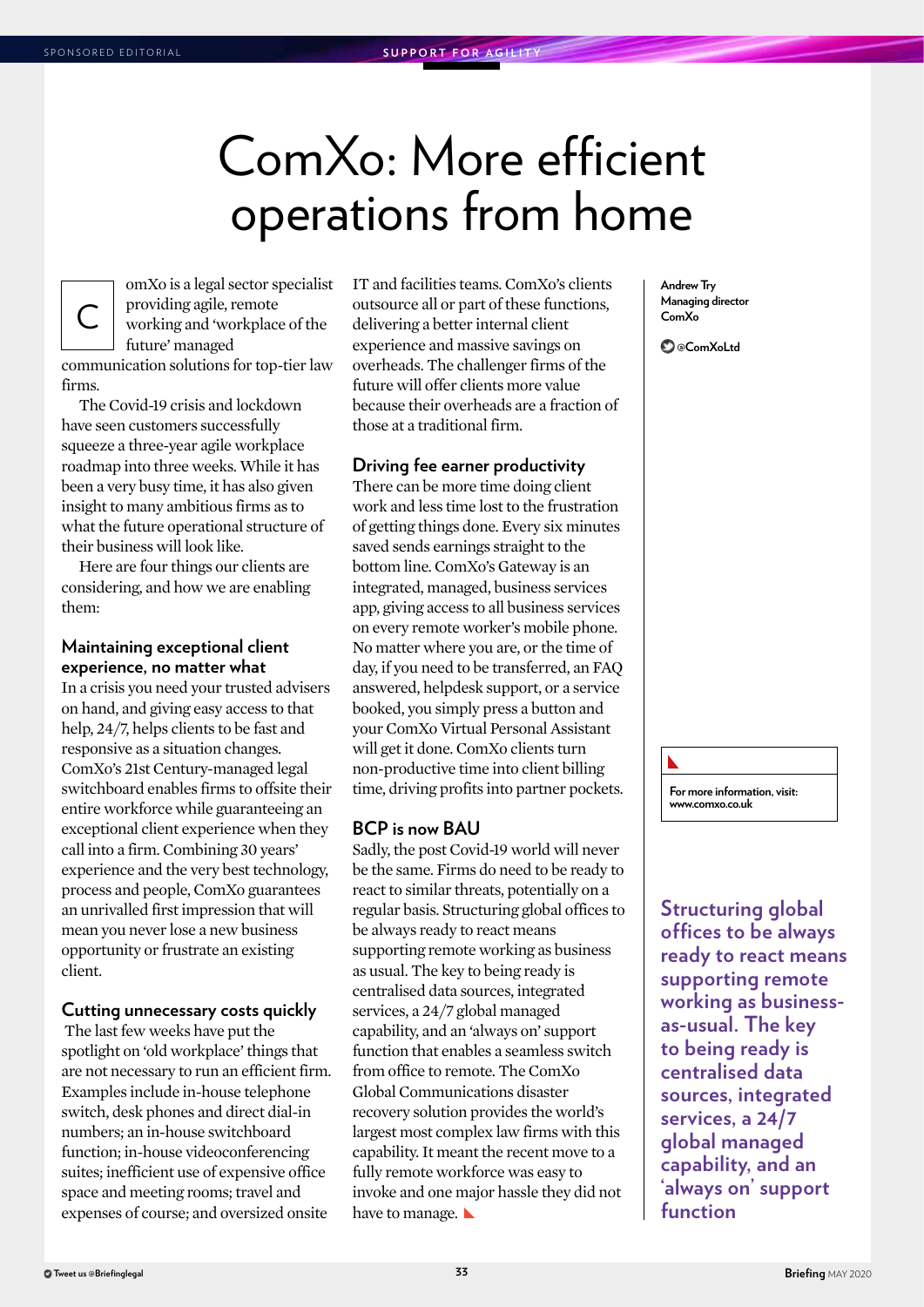# <span id="page-5-0"></span>DocsCorp: Stay productive and secure during the Covid-19 crisis



e appreciate that while it isn't business as usual, many firms want to maintain essential services for their clients and local communities. We are here to help.

Our software makes legal document workflows more accurate, efficient and secure for remote workers. Many of our desktop applications are also available either in the cloud or on-premise, making it easier to find the right solution for your environment.

### **pdfDocs for paperless pdf workflows, digital signatures and more**

Staff working from home won't always have the same access to hardware like printers and scanners. That's why efficient, paperless workflows are more important than ever. With pdfDocs, users can complete essential document workflows without needing to print or scan. They can apply redactions, digital signatures, Bates numbering, stamps, annotations, and more, to single documents or document sets.

pdfDocs binder enables quick and paperless pdf binder and closing book creation. Rather than printing and scanning multiple copies, add new or amended documents as you go, and output to a single file when you're done.

### **compareDocs for accurate legal document comparison**

Small changes in legal documents can make a big difference, so it's essential that users have reliable access to precise comparison technology while working remotely. DocsCorp's compareDocs makes it quick and easy to compare up to five versions of a document for changes, while support for track changes makes reviewing the changes a straightforward task.

Moreover, compareDocs cloud delivers the same comparison capabilities to mobile users. It's accessible in Microsoft Word on any device, including Mac, iPad and tablet. And, to support firms during the Covid-19 crisis, it's available to use free for 90 days.

### **cleanDocs for secure emailing**

Legal documents are full of sensitive metadata. In order to prevent unintentional data breaches, cleanDocs scrubs email attachments before they are sent outside the firm. And cleanDocs desktop also offers an email recipient checking functionality that ensures emails are sent to the right person and with the correct information.

Then, cleanDocs server works in tandem with cleanDocs desktop to scrub metadata in emails sent from mobile devices, or it can function as a standalone solution. Cleaning is automatic and can be customised to suit enterprise security policies. And to help firms protect users while they are working from home, cleanDocs server is also now available to use free for 90 days.

### **Training and support**

Adjusting to remote working can stretch the resources of any organisation a little thin. So, to help make working from home more manageable, multiple new training resources are now available. These include on-demand training webinars for all applications; quick training videos for users who need to learn how to use a new feature or a new application at home; and quick training guides, with step-by-step instructions on essential workflows, like converting from pdf to Word in pdfDocs, comparing Excel files with compareDocs, or cleaning metadata with cleanDocs.

**Samantha Jefferies Vice president – EMEA DocsCorp**

**@DocsCorp**

**[For more information, visit:](http://www.docscorp.com)  www.docscorp.com**

**Rather than printing and scanning multiple copies, add new or amended documents as you go, and output to a single file when you're done**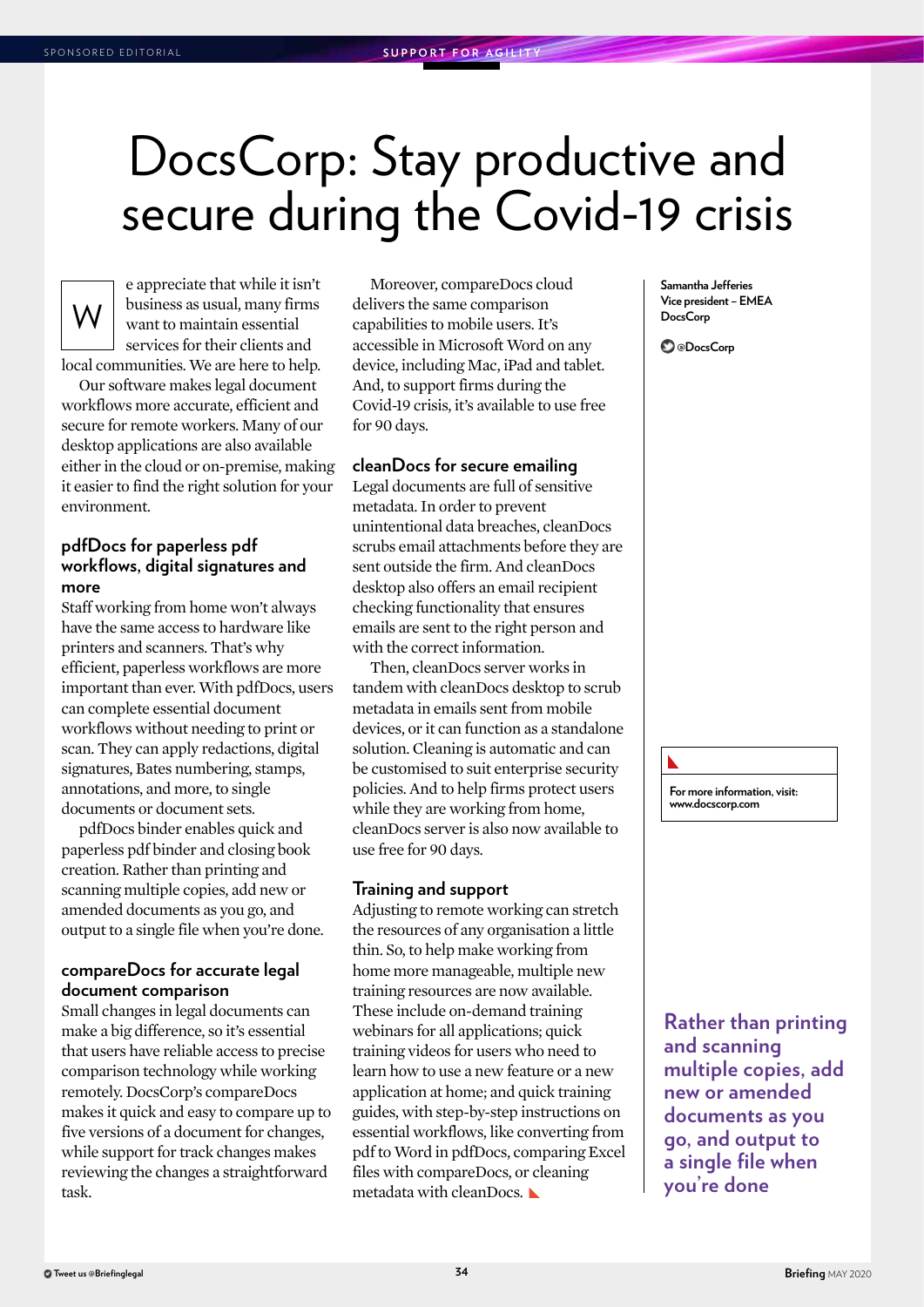# <span id="page-6-0"></span>iTrain Legal: Socially distanced learning for your implementation



e're now living and working in a world that has changed forever. Noone knows what is going to happen, what the macroeconomic impact will be, or how long it will last. These are challenging times to be implementing new systems in a law firm.

Given the pace that firms have needed to use to migrate to remote working, lawyers have quickly adapted to using technologies such as Microsoft Teams and Zoom, and become more selfsufficient in their working practices. In the provision of legal services, some new norms are already starting to manifest themselves. Longstanding views that lawyers had to work in an office environment, that law courts couldn't be online, or that lawyers could not function without large business support teams to assist in service delivery have been debunked in just a few days.

For the legal sector, the genie is now out of the bottle and it will never go back in.

How law firms manage IT system implementations and upgrades is very much up for debate, and one of the key areas where face-to-face is seen as an imperative is training. Do we have to accept that these projects must go on hold because of the current restrictions?

iTrain Legal, a specialist legal IT training solutions provider, believes that carefully planned remote learning programmes can be as effective as face-to-face training, and that firms may also even look to these methods in the longer term.

The constraints of remote working can lead to great learning experiences when designed thoughtfully with the person at the centre.

Training delivery is already now seen as being only a part of a change programme that law firms undertake,

meaning that there is flexibility to deliver training, blended with communications. Customised bite-size videos and e-learning can be interspersed with interactive training, webinar delivery and collaborative sessions. These solutions are time-efficient, so enable more training activities to be spread out, culminating in a learner feeling ready and confident in tackling the new system.

Even floor support can be delivered remotely, with clever systems employed to ensure that every person is virtually visited by a trainer.

Perhaps the most important innovation is the AI chatbot technology in support of training needs that we have introduced to the legal tech industry. The chatbot delivers instant answers to 'how do I?' questions that feature so heavily in the first weeks of rollout, and can refer to a real floor support trainer if required.

Furthermore, our chatbot can proactively contact people, checking knowledge and confidence levels with the system, and crucially then respond with the right support where needs are identified. It's accessed through Microsoft Teams and continues to provide training support long after the physical trainers have gone.

We would therefore urge firms that, if training is your only barrier to change, to think again, as new ways of training will be part of the new norm.

Wherever the legal sector ends up in the next few years, law firms will need to innovate, to think differently and to accept new ways of working. Those who start this process sooner are likely to do better overall.

**Dorigen Sykes Managing director iTrain Legal**

**@iTrainUK**

**[For more information, visit:](http://www.itrainlegal.co.uk)  www.itrainlegal.co.uk**

**How law firms manage IT system implementations and upgrades is very much up for debate, and one of the key areas where face-to-face is seen as an imperative is training. Do we have to accept that these projects must go on hold because of the current restrictions?**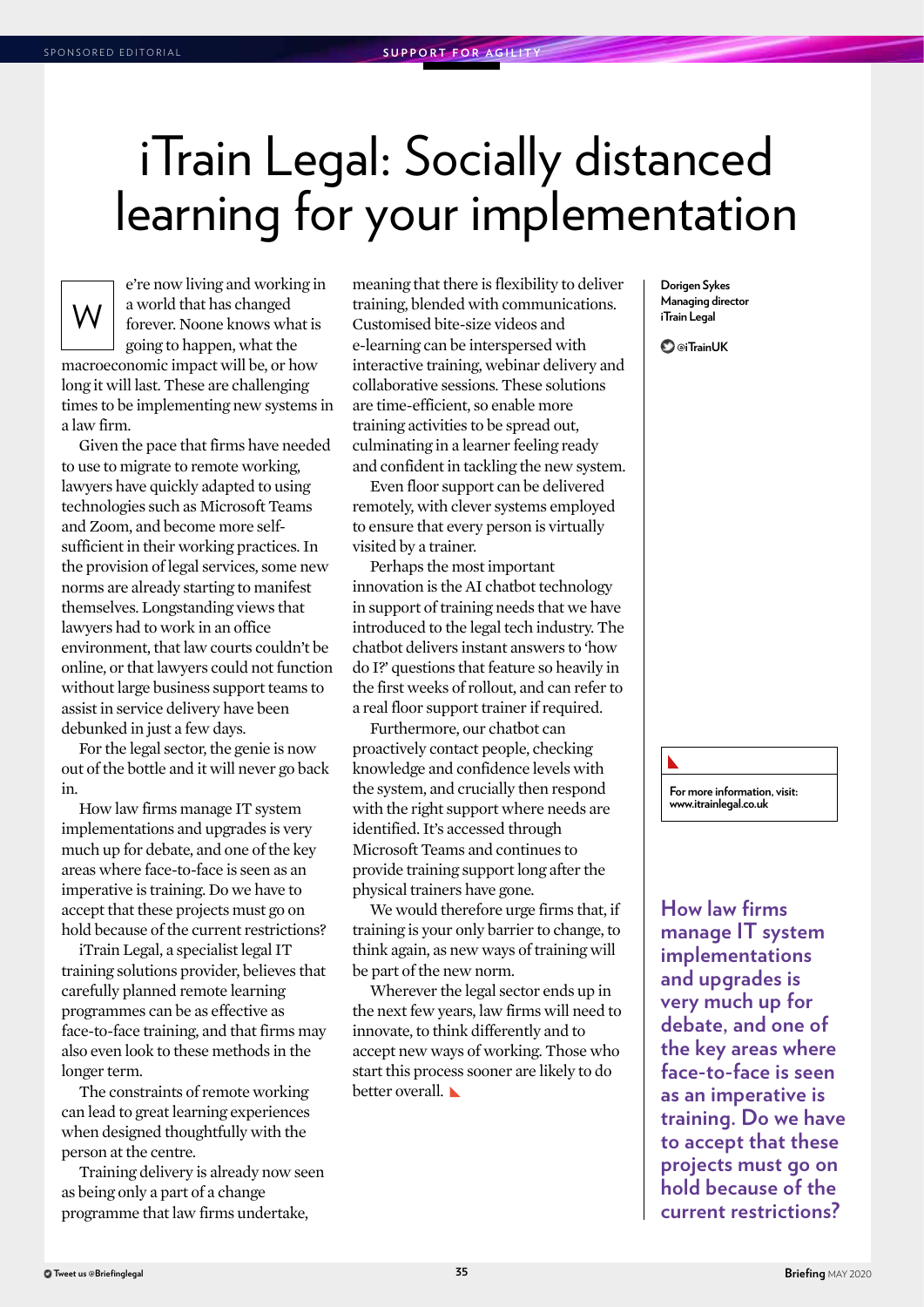# <span id="page-7-0"></span>Hubshare: Improving client service productivity from home



ubshare is a secure digital workplace portal that enhances client engagement through collaborative working, secure

file sharing and project management. Businesses can quickly and easily tailor each portal to their client or project needs and provide users and external parties with a branded and customised platform.

With the move to mass homeworking Hubshare is an ideal platform to aid productivity within internal teams, but even more so in terms of improving client service.

### **Teamwork**

With your teams working remotely it is paramount you are all moving in the same direction to deliver the best client service. No longer can you go to the paper file, or turn to the person next to you, for an update. Having a centralised client area where you all work is key to keeping the whole team up-to-date and avoiding duplicating work.

### **Anytime, anywhere**

Each centralised portal is where sensitive documents can be shared, stored and accessed, anytime, anywhere. In addition to the file-sharing element, users of Hubshare can track project progress, ensuring targets and deadlines are met, as well as having an overview of their project. This dynamic and optimised interface means you can easily visualise and manage your workload, view progress and assign additional tasks to users.

Keeping your clients continually informed of the latest document versions, a task's status, or matter spend, can waste valuable time and resources. Being able to proactively provide an online service that delivers all this seamlessly by integrating with your

internal systems is key.

#### **Integration**

Integration is at the heart of Hubshare, be that with your document management system (DMS), practice management system, Office or digital signature. Having a platform that has integrations with many legal-specific solutions is paramount for delivering exceptional client service.

With options for one- or two-way synchronised integrations with your DMS, it is effortless to transfer your files straight from the DMS into specific client portals. Our automation process can build a client portal from a company template, syncing files and users as a matter is created in the DMS without you needing to lift a finger.

Within each client portal the dashboard allows you to present a full overview of a matter or project, including presenting financial data that is pulled directly from your financial systems – a great way to keep clients up to date with budgeting and current spend.

#### **Security**

Depending on company preference and data compliance regulations, Hubshare can be hosted in a multitude of locations, meaning you have control over where your data resides, whether this is in the cloud, on one of our five secure Microsoft Azure data centres, on-premises, or even in your own data centre. In addition, with two-factor authentication, single sign-on and high-grade encryption, your documents and data are always secure.

Maximise your company's productivity, stay connected and stay secure.

**Damian Jeal Co-founder Hubshare**

**@HubShare**

**[For more information, visit:](http://www.hubshare.com)  www.hubshare.com**

**Having a centralised client area where you all work is key to keeping the whole team up-to-date and avoiding duplicating work**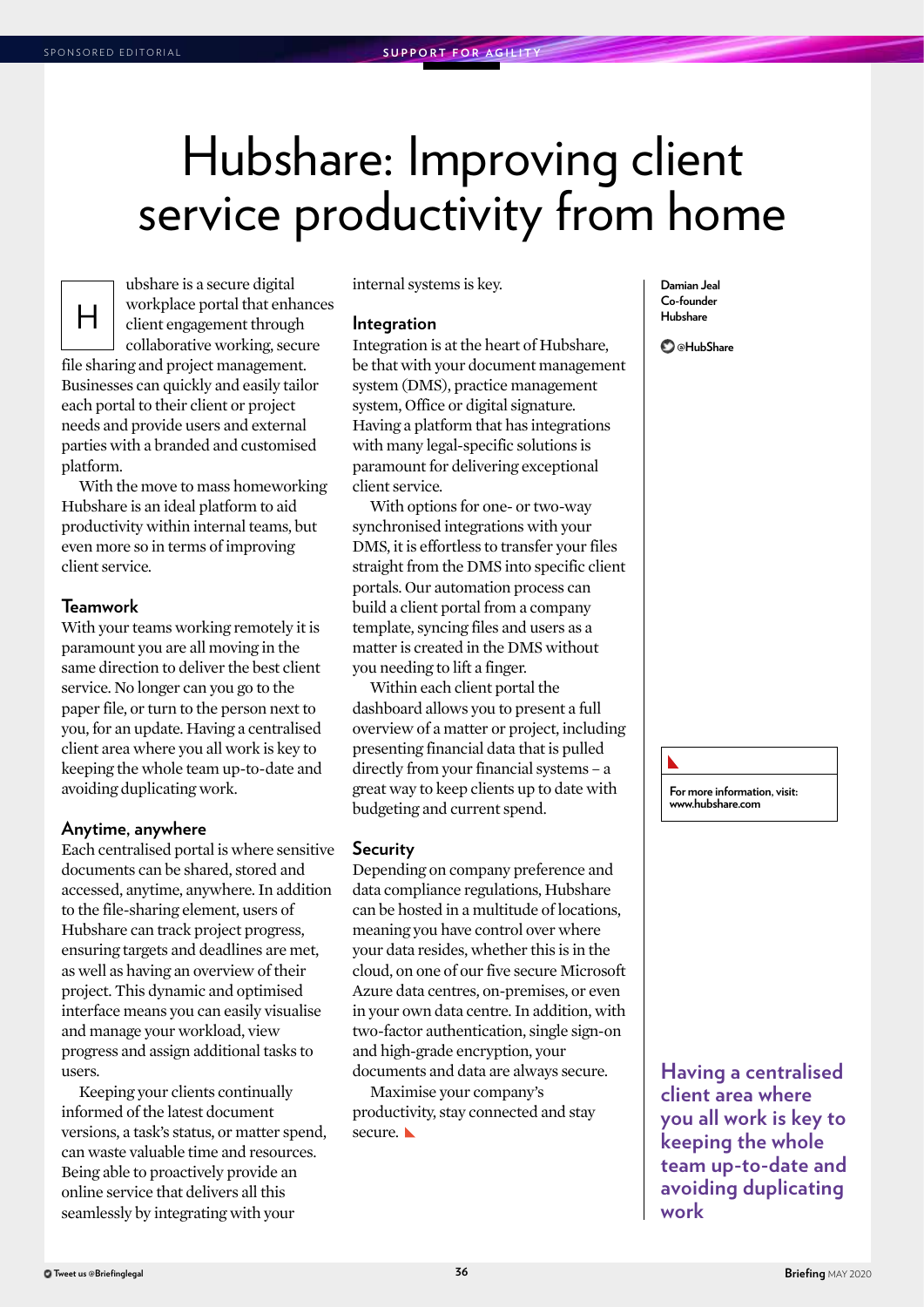### <span id="page-8-0"></span>Paper River: Better ways of agile working in the new normal



or some law firms, the Covid-19 pandemic and ensuing lockdown have finally and forcibly broken the paper

chains that used to bind secretaries and fee earners to their desks. For these firms, this tiny virus has finally achieved something no end of strategic recommendations, nor the marketing of tech companies like us, ever could. Firms have been forced to enable agile homeworking practically overnight. At Paper River we have seen many firms struggling with new ways of working, and the challenge of even just getting paper documents and post distributed as digital documents to the appropriate legal teams and fee earners. That struggle is also reciprocated on the output side, where print room services and office printing are no longer accessible.

For other firms this has been much less of a bumpy ride, merely accelerating the adoption of specific technologies and agile ways of working that were already in place. We have now seen many of our clients reaping unexpected benefits from their prior investments in fluid workplace technologies.

Paper River has long advocated agile, flexible working and joined-up 'smart' business processes. Fear of change no longer matters, and the implementation of new automated digital process adoption has now been mandated by influences beyond the status quo stance of the most resistive legal firm.

Whether it is digital mail room, multi-channel information ingestion, collaborative document-bundle creation, e-ticket requests for office services, or a digital outbound mail review and approval process … it can be done. It has been done by many firms already and they are reaping additional benefits now over and above the original business case.

Once an organisation begins to get a

taste for better ways of working and the benefits of enabling technologies, that is often a prompt to review all their assumptions about ways of working and what could be working better.

One small practical Covid-19-induced example of this was with one of our international clients, where we transformed their process from physically printing draft bills out of Elite to a digital process that captures the print stream and sends the document as a pdf attachment by email to the relevant secretary or fee earner. This solution has proved enormously beneficial.

Coming out of this crisis we are expecting to face a whole new set of questions and challenges from our customers. The post-lockdown world will definitely not be the same as the pre-lockdown world. The changes will permanently impact the way lawyers work and the way that law firms are structured. They will want to know how technology can support and ensure compliance within the organisation. This will be especially true of those firms without suitable digitising solutions, who have effectively waived their security and General Data Protection Regulation (GDPR) policies to be able to continue to work at all during the lockdown. Finally, we predict that law firms will increasingly appreciate the role of technology as an enabler and driver of value and profitability.

The storm clouds of this pandemic have not yet passed, but maybe there are some silver linings on the distant horizon. It turns out that the benefits of solutions that enable agile work also provide crucial operational resilience. A physical disaster recovery office would be hopeless in the current situation, but a 'work from anywhere' technology capability is saving the day for many firms.

**Eric Gee Managing director Paper River Consulting**

**@frompapertodata**

**[For more information, visit:](http://www.paper-river.com)  www.paper-river.com**

**Whether it is digital mail room, multichannel information ingestion, collaborative document-bundle creation, e-ticket requests for office services, or a digital outbound mail review and approval process ... it can be done**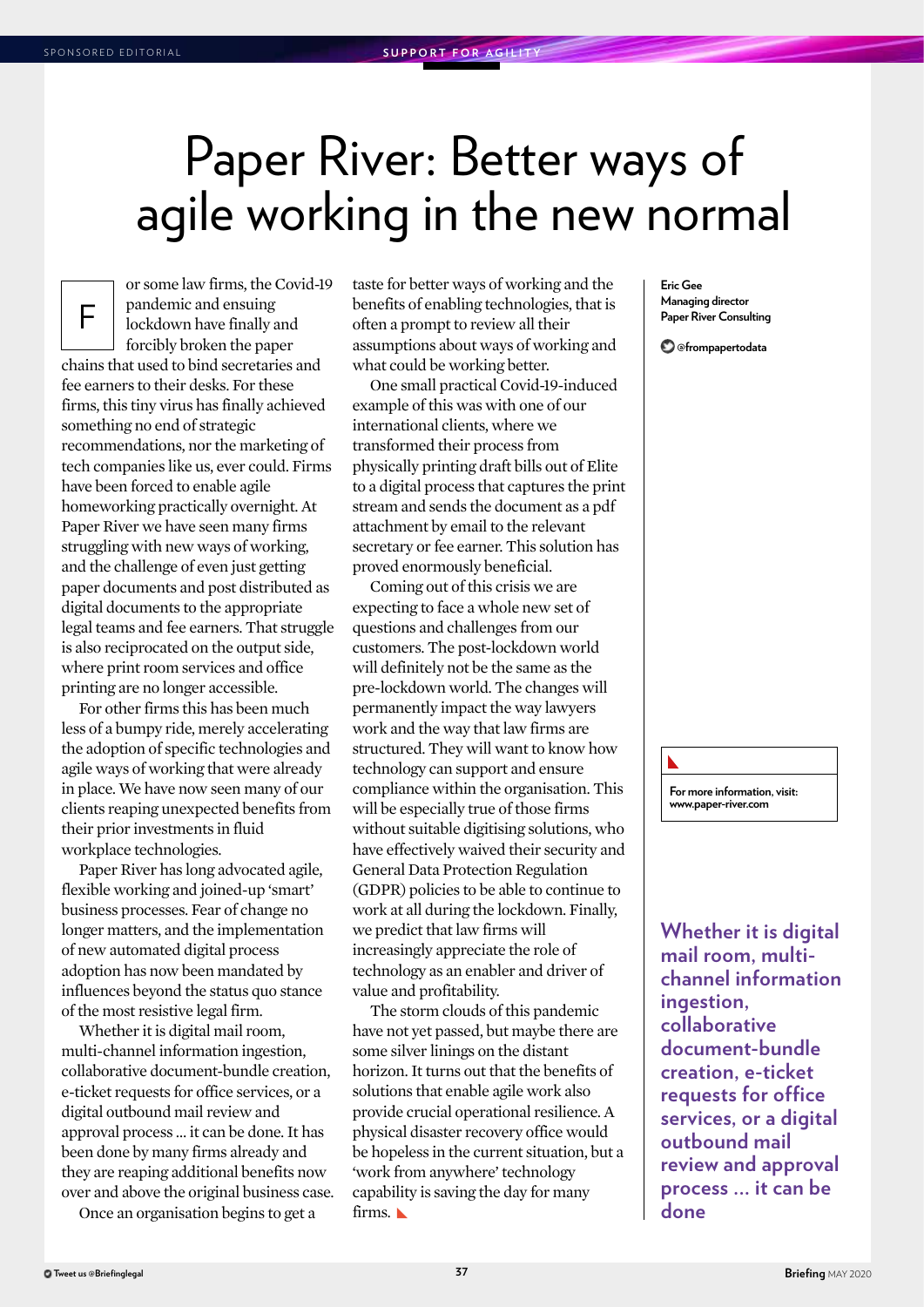### <span id="page-9-0"></span>Ten10: Remote service provision, in testing times



### n today's remote working climate, most organisations are having to adapt to new ways of working, collaborating and

communicating when delivering IT change. This presents very significant challenges to delivery dates and evolving business priorities.

### **What can we do for you?**

- Industry-leading functional and non-functional testing
- Highly technical test automation and performance-engineering services
- Strategic advice and planning
- High-quality software testing and quality engineering resources to complement your teams.

### **How can we do it?**

Our UK- and US-based permanent workforce of software testers and quality engineers are vetted to industry standards.

- Our consultancy, services and people are supported by 'Tenology', our internal delivery, management and governance framework.
- Critically, we can deliver our full range of consultancy and software-testing services remotely, utilising a wide range of collaboration and videoconferencing platforms, connecting to customer environments using laptops encrypted to the highest security standards.
- We provide free-of-charge initial planning and familiarisation as part of our commitment to demonstrating effective capability and services and building trust.

### **Our experience**

- Over 50% of our engagements have traditionally been delivered remotely, so we know what works, and more importantly what doesn't.
- Regardless of your delivery environment, we have the capacity, expertise and knowledge in leverage tools and techniques to mobilise and provide effective offsite delivery, be this collaborative, agile teams or standalone test phases.

We bring with us in-depth, sectorspecific knowledge of typical technology platforms, applications and integration requirements. Through our dedicated legal sector team, we can provide you with strategic advice on these technical challenges and your future roadmap.

### **Consultancy**

Our talent, expertise and pragmatic approach will give you the confidence to fully embrace technological change. We will effectively plan and incorporate testing into your software development lifecycle and long-term product roadmap.

Project-based test consultancy will ensure the right approach, tools and resources are selected, and in place, to achieve a smooth and successful test delivery. The Ten10 legal sector consultant team meets clients' exact requirements, from sector-specific experience through to proficiency across particular technologies and tools.

### **Managed services**

Project-based and ongoing managed test solutions are delivered through our permanent, talented UK- and US-based remote delivery teams.

Our expert-led blended teams enable the necessary skills and capabilities to be employed while remaining a costeffective solution.

**Chris Ash Associate director – client services Ten10**

**@Ten10\_UK**

**[For more information, visit:](http://www.ten10.com)  www.ten10.com**

**Project-based test consultancy will ensure the right approach, tools and resources are selected, and in place, to achieve a smooth and successful test delivery**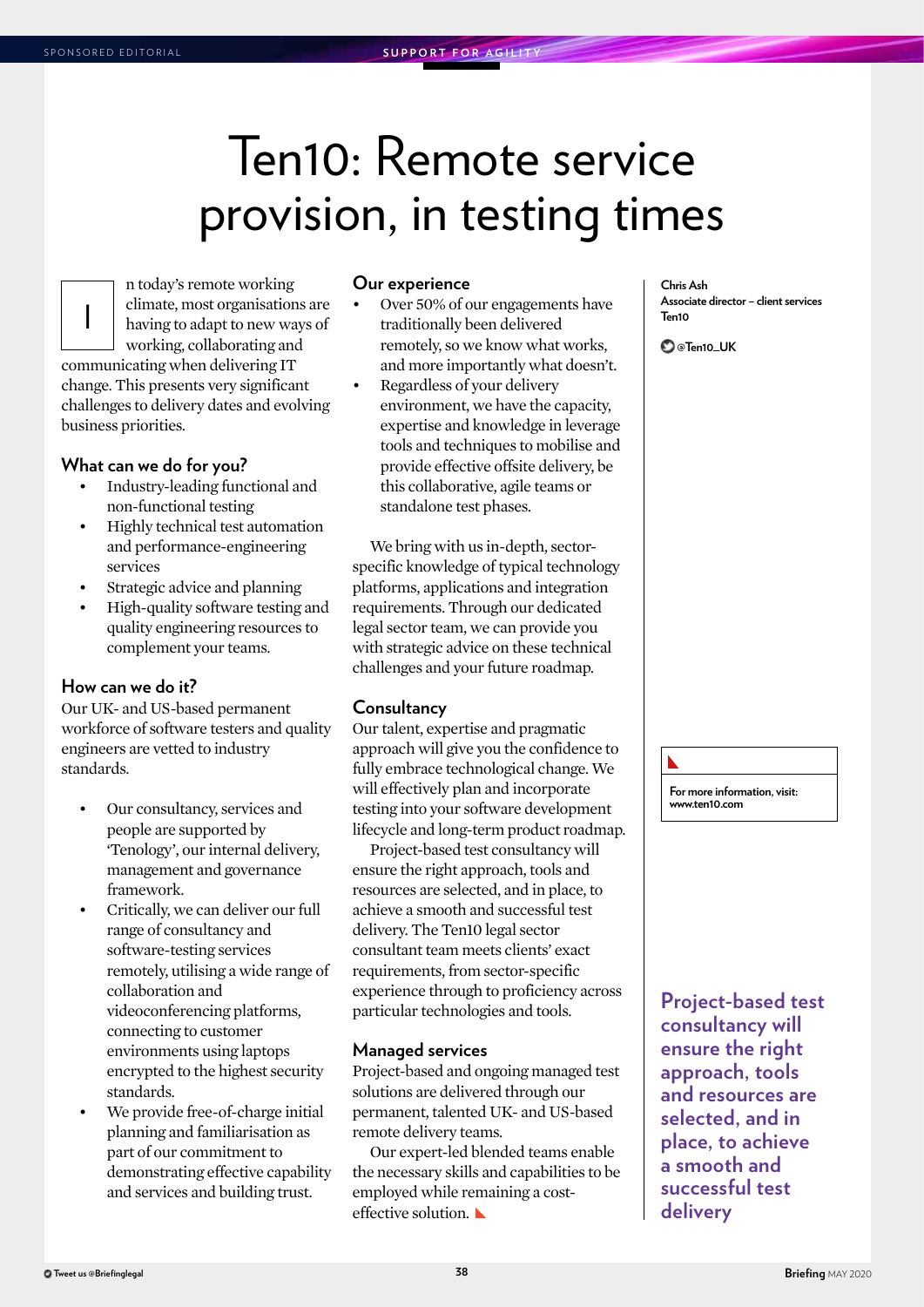# <span id="page-10-0"></span>Thomson Reuters: Cloud-based legal tech has its day



s the world reels from the challenges of slowing the transmission of Covid-19, law firms across the globe need to

both connect virtually and continue to meet client needs – all while addressing a new set of legal issues tied to the virus.

Every law firm is likely to feel the strain to one degree or another, but some are unquestionably better equipped for the current reality. The day-to-day aspects of matter management and financial workflows have become a challenge for firms unprepared for a workforce separated by distance and distraction.

In the spectre of a pandemic, remote collaboration tools are having their day.

### **Now more than ever, firms must manage their legal processes and business performance**

With so much time apart, it's important to capture and share the vitals of the workplace, ensuring that important tasks and responsibilities don't fall through the cracks.

Take, for example, a single legal matter. Law firms without a standardised workflow and cloud-based project management system may suddenly find themselves unable to answer even the 'five Ws':

- 1. What matters are being worked?
- 2. Who is working on them?
- 3. When was the last task executed?
- 4. Where are the documents relevant to the matter?
- 5. Why were certain actions taken?

The need to access the facts of your firm's work and business easily, in real time and from anywhere, has always been deemed critical. This is truer today than ever before as law firms across the

globe need to balance the ongoing needs of their clients with the immediate financial health of their business.

### **When your workforce is dispersed, find connections. Enable collaboration**

Now probably isn't the perfect time to swap out everyone's technology or processes. But if your firm has an unusually dispersed workforce, look to cloud-based legal technology to help – 3E Cloud from Thomson Reuters provides firms with the technology they need in this fast-moving atmosphere through a streamlined implementation, and its remote capabilities for fee earners make it a double-win.

### **For the lawyers**

Matter maps, included within Thomson Reuters Panoramic, combine the knowhow of Practical Law with an orderly, customisable workflow. Not only are lawyers able to see the preferred processes their firm follows, users can copy existing matters as a basis for their work. Think of it as a kickstart – in precisely the right direction.

### **For the ledger**

For law firms navigating uncertain waters during volatile times, up-to-date financial data is key. Firm leadership needs detailed, accurate and immediate information to measure daily business metrics and to effectively model and make changes quickly. Advanced financial reporting solutions from Thomson Reuters support firms with budgeting, forecasting, reporting, accounting, and more.

Your team can adjust to the new normal. Thomson Reuters can help. Contact us today.

**Patrick Hurley Vice president – customer advocacy Thomson Reuters**

**@EliteLink**

**[For more information, visit:](http://www.elite.com)  www.elite.com**

**With so much time apart, it's important to capture and share the vitals of the workplace, ensuring that important tasks and responsibilities don't fall through the cracks**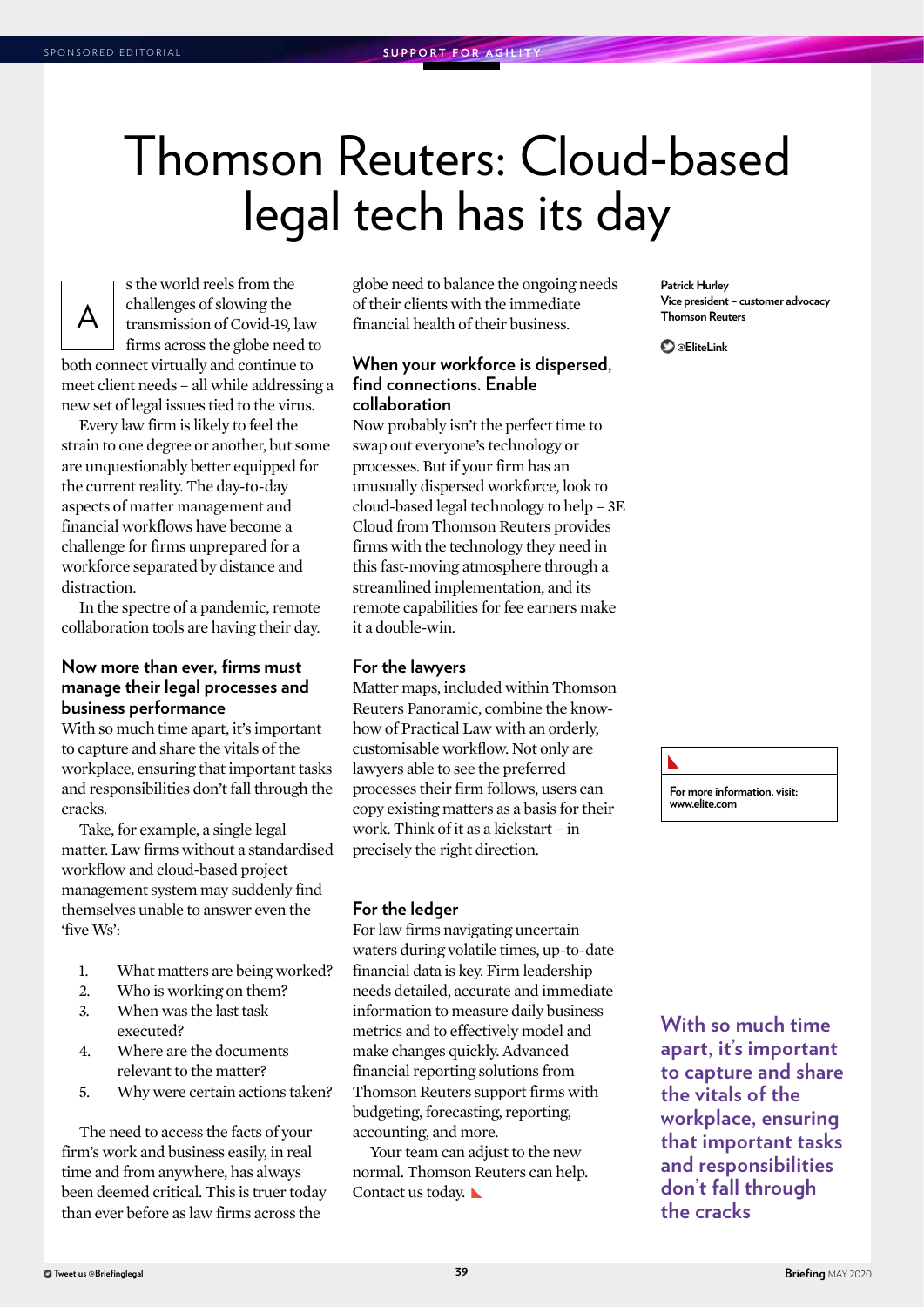# <span id="page-11-0"></span>Wilson Allen: Time to transition to digital billing – top five reasons

 $\mathsf{H}$ as there ever been a time when the pain of paper-based proforma management processes was more evident? Unlikely. Law firms that have made the transition to digital are experiencing little to no disruption as a result of working from home. Those who are still transitioning are feeling the impact in spades, driving many to conclude that now's the time to prioritise digital billing. Here are the top reasons why:

### **Greater speed and accuracy of bill preparation**

Collecting input from timekeepers on a timely basis can be difficult, leading to delays in billing and inaccurate invoices that are rejected by clients. With Wilson Proforma Tracker, for example, firms gain a controlled workflow and a simplified user interface to enable the timely and accurate preparation and validation of proformas. The software integrates with Elite Enterprise and 3E to provide access to real-time time and billing data, reducing manual input and minimising the inaccuracies caused by the re-keying of information by multiple users.

### **Lower shipping and labour costs and billing service improvements**

A digital proforma management process speeds up the bill generation, distribution and review process by enabling finance teams to track and manage all stages of the billing lifecycle. Lawyers can quickly review and mark up proformas from their desktop or mobile devices, eliminating the need to print, collate, ship and recollect paper. Billing teams can focus on higher-value tasks such as improved client delivery and service for invoices and collections.

### **Timelier billing**

Billing delays lead to increased writedowns. Therefore, firms can significantly improve financial health and performance by simply streamlining the work-to-bill lifecycle. There is less work in progress at the end of the month, and more time included in each proforma. Plus, digital proforma collaboration improves visibility into the overall status of the firm-wide billing lifecycle. That means finance teams can take appropriate action when necessary to identify and remove bottlenecks and get bills out the door more quickly.

### **Better compliance with clients' billing rules**

Many clients have complex billing requirements, which can be difficult for lawyers and staff to follow. Additionally, with increasing use of e-billing, firms have to follow more rigorous rules. Manually reconciling a high volume of draft bills can significantly complicate and extend billing cycles. Software that natively integrates with your firm's financial management system and external validation systems makes it easier for your firm to adhere to client guidelines.

### **Improved realisation**

What's the bottom-line benefit of making the transition to digital – literally and figuratively? Clients appreciate the timelier delivery of accurate invoices that comply with billing rules, which should translate to quicker cash collection and improved realisation rates for your firm.

Making the transition to paperless processes can be challenging without the right technology and a realistic change management plan.

**Lindsay Barthram Director of consulting services, EMEA**

**Wilson Allen @WilsonAllenTeam**

**[For more information, visit:](http://www.wilsonallen.com)  www.wilsonallen.com**

**A digital proforma management process speeds up the bill generation, distribution and review process by enabling finance teams to track and manage all stages of the billing lifecycle**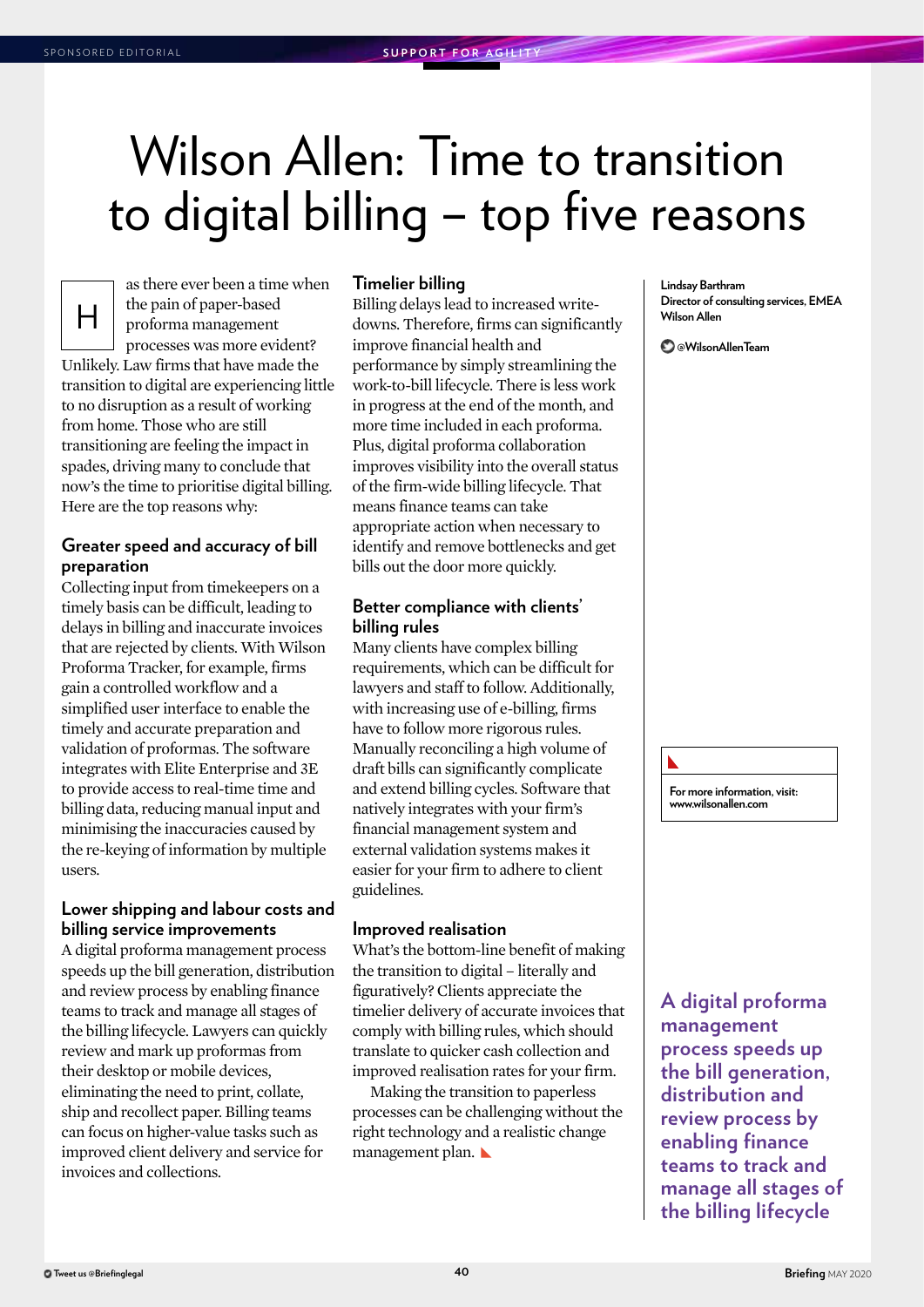

**[The key ways to succeed with remote working](http://www.comxo.co.uk/remoteworking) Visit: www.comxo.co.uk/remoteworking**

**CTS** 

**Managed Cloud [Visit: www.cts.co.uk](http://www.cts.co.uk)**



**Agile toolkit [Visit: www.dmcplc.co.uk/agile-toolkit](http://www.dmcplc.co.uk/agile-toolkit)**



**pdfDocs [Contact: info@docscorp.com](mailto:info%40docscorp.com?subject=Briefing)**

**Hubshare [Contact: info@hubshare.com](mailto:info%40hubshare.com?subject=Briefing)**



**[Remote and face-to-face IT training solutions](http://www.itrainlegal.co.uk) Visit: www.itrainlegal.co.uk**

Quality Technology Change

**Ten10 [Contact: chris.ash@ten10.com](mailto:chris.ash%40ten10.com?subject=Briefing)**



**3E Cloud [Visit: legalsolutions.thomsonreuters.co.uk/en/](https://legalsolutions.thomsonreuters.co.uk/en/products-services/elite.html) products-services/elite.html**



**Wilson Proforma Tracker [Contact: info@wilsonallen.com](mailto:info%40wilsonallen.com?subject=Briefing)**



**FlowMatrix [Contact: flowmatrix@paper-river.com](mailto:flowmatrix%40paper-river.com?subject=Briefing)**